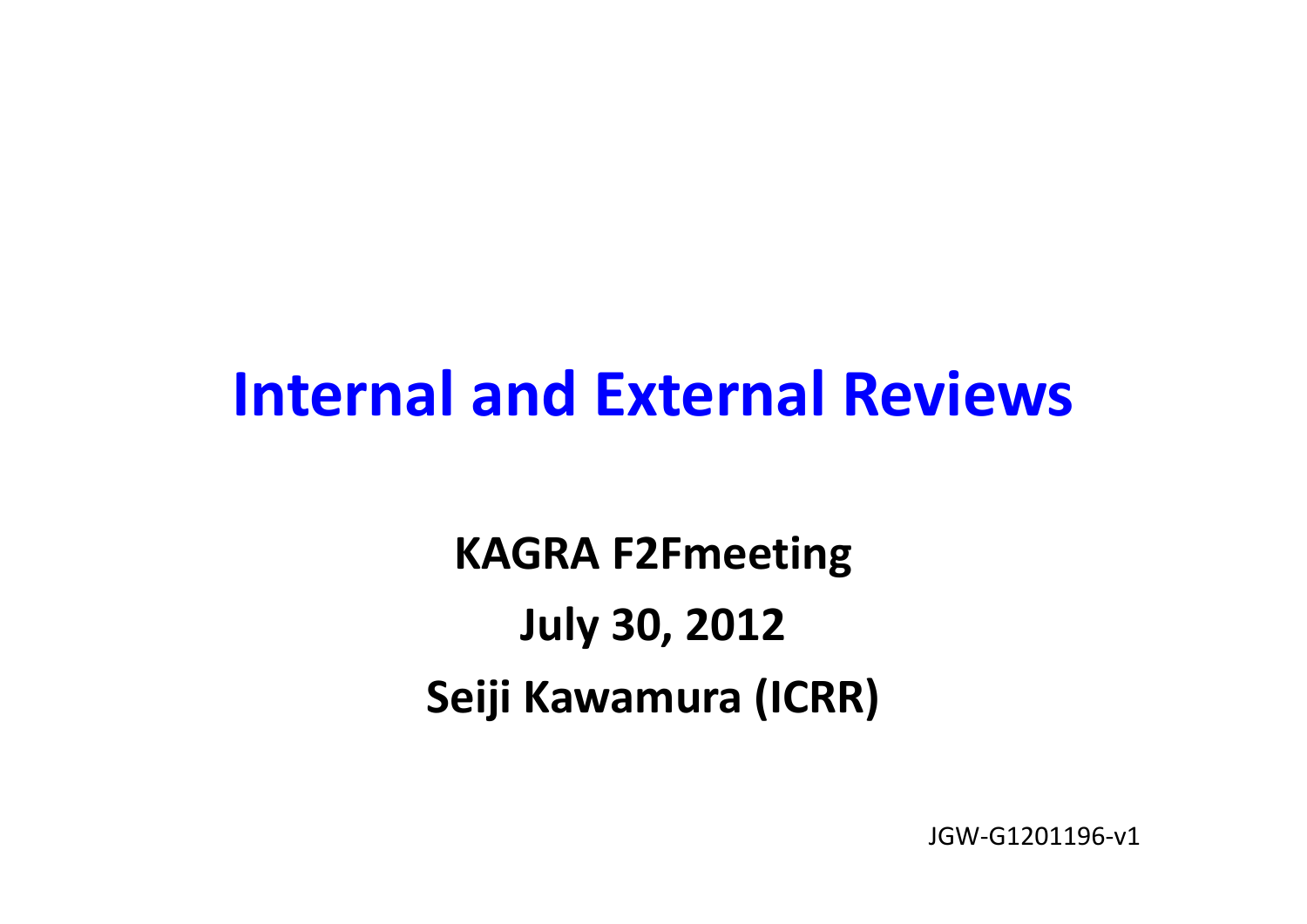## **Internal review**

- **Held between Dec. 2011 and Jan. 2012**
- **Action items: followed up in March, April, and July**

| 3月 4月 7月  |                               |                         |                                                                     |  |  |  |  |  |  |
|-----------|-------------------------------|-------------------------|---------------------------------------------------------------------|--|--|--|--|--|--|
| デジタル(DGS) |                               |                         |                                                                     |  |  |  |  |  |  |
| Δ         | ∣∆                            | $\Delta$                | サブシステムに、必要なインターフェイスの列挙を依頼                                           |  |  |  |  |  |  |
| Ο.        | IO.                           | O.                      | 北部会館の改装について大橋に確認                                                    |  |  |  |  |  |  |
|           |                               |                         | ○  ○  ○  リスクマネージメント;LIGOのサポート、ソフトのバグ、ハードの予備等                        |  |  |  |  |  |  |
| 主干涉計(MIF) |                               |                         |                                                                     |  |  |  |  |  |  |
| Δ         | ▵                             | o                       | MMTのRoCの決定→仮決定                                                      |  |  |  |  |  |  |
| ×         | Δ                             | $\overline{\mathbf{o}}$ | フォトンキャリブレーションについてリックに問い合わせ→未解決                                      |  |  |  |  |  |  |
| ×         | $\boldsymbol{\times}$         | ×                       | ヒエラルキー制御の計算 [山元に依頼済み]                                               |  |  |  |  |  |  |
| ×         | $\pmb{\times}$                | $\pmb{\times}$          | インストールプロセスの詳細な検討                                                    |  |  |  |  |  |  |
| ×         | $\pmb{\times}$                | Δ                       | FSSの検討 [MIF+IOO]                                                    |  |  |  |  |  |  |
| ×         | Δ                             | Δ                       | AS-PO用真空槽の検討 [MIF+VAC]                                              |  |  |  |  |  |  |
| Δ         | Δ                             | Δ                       | 2014年までのタスクリストの遂行順の検討                                               |  |  |  |  |  |  |
| Δ         | Δ                             | Δ                       | 坑内外で行なうタスクのリストのまとめ                                                  |  |  |  |  |  |  |
| ×<br>×    | $\pmb{\times}$<br>$\mathbf x$ | ×<br>Δ.                 | 干渉計チューニング・診断等のソフトの用意                                                |  |  |  |  |  |  |
|           |                               |                         | IPI対策の検討                                                            |  |  |  |  |  |  |
|           | トンネル(TUN)                     |                         |                                                                     |  |  |  |  |  |  |
| Δ         | IО                            | O.                      | 鹿島に対し掘削プラン詳細の問い合わせ                                                  |  |  |  |  |  |  |
| o         | <u>lo</u>                     | <u>o</u>                | リスクマネジメントの検討                                                        |  |  |  |  |  |  |
| O.        | 1O                            | $\circ$                 | 位置情報の計算(要求精度:0度9分52.416秒以内)                                         |  |  |  |  |  |  |
| Δ         | ▵                             | Δ.                      | 図面のアップデート(外部レビューまで)                                                 |  |  |  |  |  |  |
| ×.        | ٰ ∆                           | O.                      | 鹿島の施工について検収条件の用意(特にクライオスタット搬入について)                                  |  |  |  |  |  |  |
|           |                               |                         |                                                                     |  |  |  |  |  |  |
|           | 真空(VAC)                       |                         |                                                                     |  |  |  |  |  |  |
| Δ         | ∣∆                            |                         | --  変更できる箇所/できない箇所の明確化(外部レビューまで)                                    |  |  |  |  |  |  |
| Δ         | $\circ$                       | $\circ$                 | バッフルの傾斜角45度からずらすよう設計検討.                                             |  |  |  |  |  |  |
| Δ<br>Δ    | IО<br>Δ                       | O                       | トンネル掘削座標基準·精度の打ち合わせ (掘削業者と)<br>3D CAD情報を他サブシステムに提供 (AOS等).          |  |  |  |  |  |  |
| Δ         | Δ                             | <u>Δ</u><br>Δ           | インストール手順の検討を継続 (業者と;今年度中).                                          |  |  |  |  |  |  |
| ×         | $\boldsymbol{\mathsf{x}}$     | ×                       | 光軸調整用ターゲットの検討 (AOSとの相談).                                            |  |  |  |  |  |  |
| Δ         | $\Delta$                      | ᅀᆝ                      | 散乱光対策とそのリスク対応についてAOS、CRYと一緒に検討継続                                    |  |  |  |  |  |  |
| Δ         | Δ                             | Δ                       | リスクに関してできる範囲で確率評価.                                                  |  |  |  |  |  |  |
| O.        | $\circ$                       | O.                      | 前回のレビューに対する対応、コスト削減用に行った検討のまとめ                                      |  |  |  |  |  |  |
|           |                               |                         |                                                                     |  |  |  |  |  |  |
|           |                               |                         |                                                                     |  |  |  |  |  |  |
|           |                               |                         | 入出射光学系(IOO)                                                         |  |  |  |  |  |  |
| Δ         | ▵                             | Δ                       | Beam shutterのハイパワー対策(誰かをassignすべき)                                  |  |  |  |  |  |  |
| ×<br>Δ    | $\pmb{\times}$<br>lO          | Δ<br>O.                 | PMCの熱変形を計算、製作以降は外注を検討<br>Ref cavはMIFと相談し、Stable cavity社などからの購入を検討   |  |  |  |  |  |  |
| Δ         | $\circ$                       | $\circ$                 | ISSの検討(1段でよいかどうか等)                                                  |  |  |  |  |  |  |
| ×         | $\boldsymbol{\mathsf{x}}$     | Δ                       | FSSをMIFと共に検討                                                        |  |  |  |  |  |  |
| Δ         | Δ                             | Δ                       | 光軸制御のデザイン(MC前とMMTの両方)                                               |  |  |  |  |  |  |
| Δ         | Δ                             | Δ                       | 物品購入に関する情報をMIFなどと共有                                                 |  |  |  |  |  |  |
| ×         | $\pmb{\times}$                | ▵                       | Faraday isolatorの排熱問題の検討                                            |  |  |  |  |  |  |
| Δ         | Δ                             |                         | 〇  光学テーブル上の配置をまとめる(第0次案でよい)                                         |  |  |  |  |  |  |
| o         | $\circ$                       | O                       | 評価実験のボトムアップスケジュール策定                                                 |  |  |  |  |  |  |
| ×         | Δ                             | Δ                       | ICDの該当箇所確認と未定数値の穴埋め                                                 |  |  |  |  |  |  |
|           |                               |                         |                                                                     |  |  |  |  |  |  |
|           | 防振系(VIS)                      |                         |                                                                     |  |  |  |  |  |  |
| ▵<br>×    | <b>O</b><br>O                 | O.                      | ○  インターフェース部分を明確化、ドキュメントの作成<br>鏡の駆動を十字か×字のどっちがいいのかMIFに問い合わせ(iKAGRA) |  |  |  |  |  |  |
| O 14      |                               |                         | 〇  光てこの光学系配置を再考(真空内外)                                               |  |  |  |  |  |  |
| ?         | ?                             | O.                      | 鏡の駆動効率のキャリブレーションで光圧を使うか検討                                           |  |  |  |  |  |  |
| Δ         | Δ                             | Δ                       | OSEMのフラッグの共振について調査                                                  |  |  |  |  |  |  |
| Δ         | ▵                             | △                       | AOS等と懸架系パーツとの干渉や空きスペースについて相談                                        |  |  |  |  |  |  |
|           | $\triangle$ 10                |                         | ○ 次如項目の仕上げ(外部レビューまで)                                                |  |  |  |  |  |  |
| ×         | ×                             | Δ                       | OSEMや光てこの雑音込みの制御後振動レベルを算出                                           |  |  |  |  |  |  |
| о         | $\circ$                       | O                       | テストプランの明確化                                                          |  |  |  |  |  |  |
|           |                               |                         |                                                                     |  |  |  |  |  |  |
|           | 地物干涉計(GIF)                    |                         |                                                                     |  |  |  |  |  |  |
| Δ         | Δ                             | Δ                       | KAGRA用ダクトとの間隔について検討(搬入、拡幅部)[GIF+TUN+VAC]                            |  |  |  |  |  |  |
| Δ<br>Δ.   | Δ<br>$\Delta$                 | Δ<br>Δ                  | KAGRAロードマップにGIFのスケジュールを組み込むことを検討<br>GIFのボトムアップスケジュールを文書化            |  |  |  |  |  |  |
| <u>Δ</u>  | Δ                             | O                       | 拡幅部を水平にする必要性と可能性について検討[GIF+TUN]                                     |  |  |  |  |  |  |
| Δ         | Δ                             | Δ                       | 環境モニター用センサーの選定                                                      |  |  |  |  |  |  |
| Δ         | Δ                             | Δ                       | 購入部品の置き場の検討                                                         |  |  |  |  |  |  |
| Δ         | Δ                             | Δ                       | 検収体制、インストール手順、リスクマネジメントについて文書化                                      |  |  |  |  |  |  |
|           |                               |                         |                                                                     |  |  |  |  |  |  |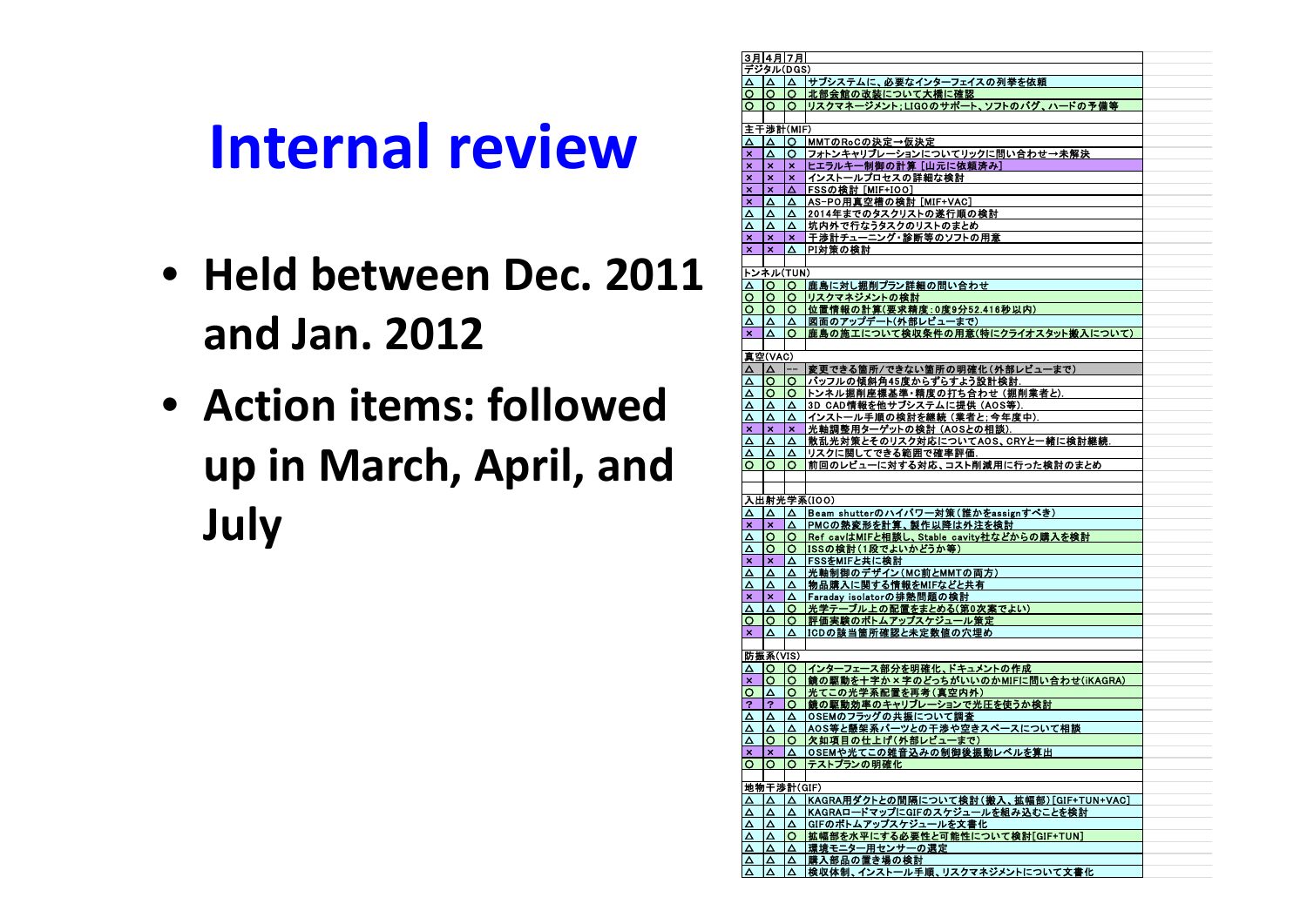## **External Review**

- **Dates and place**
	- **4/17‐20**
	- **At ICRR**
- **Objectives and scope**
	- **Final design of iKAGRA**
	- –**Preliminary design for bKAGRA**
	- **Others**
- **Reviewers**
	- –**Seven external experts (next page)**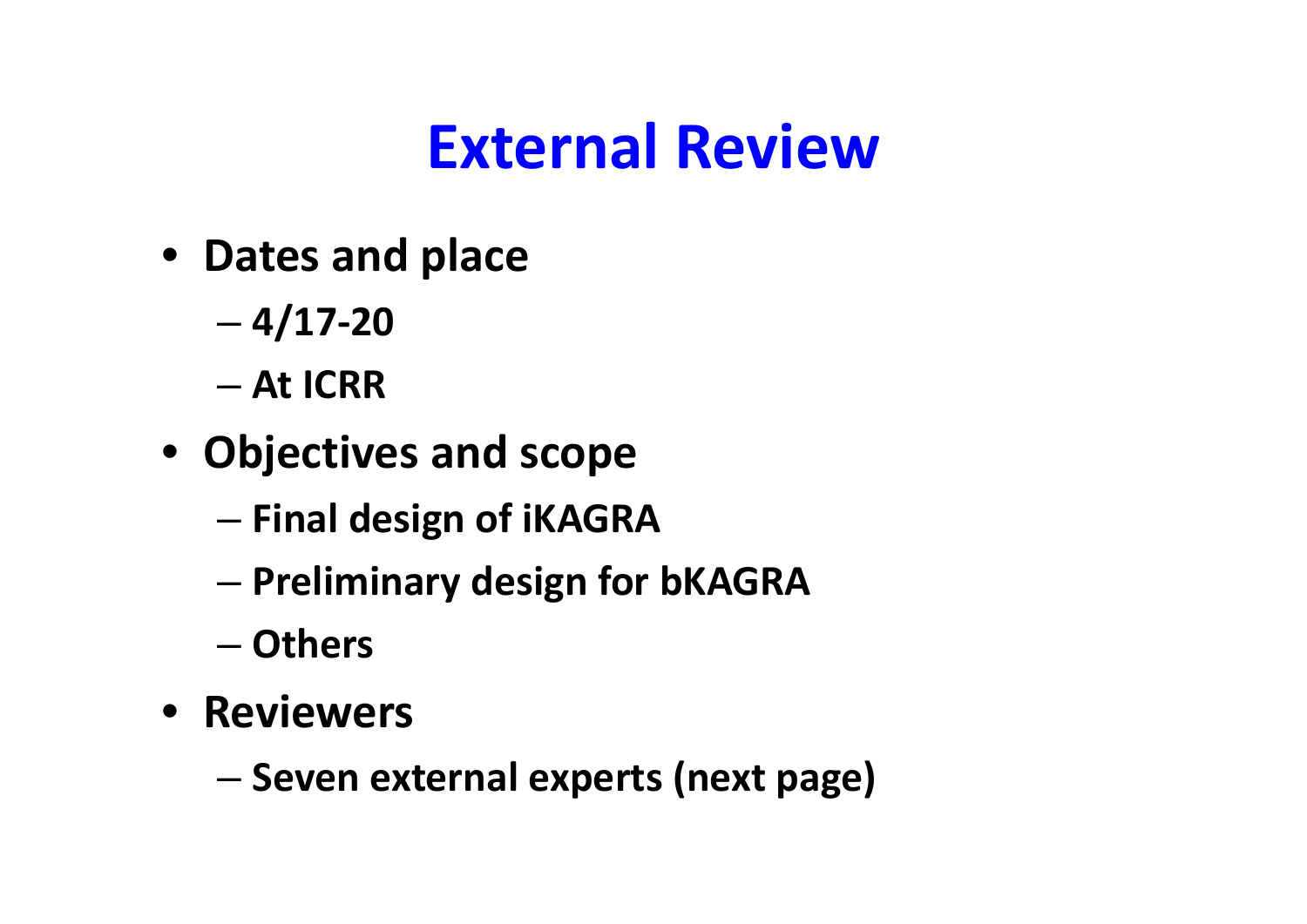### **Reviewers**

| <b>Name</b>                | <b>Affiliation</b>                                               | <b>Remarks</b> |
|----------------------------|------------------------------------------------------------------|----------------|
| <b>Stefan Ballmer</b>      | <b>LSC/ Syracuse University</b>                                  |                |
| <b>Raffaele Flaminio</b>   | Laboratoire des Matériaux<br><b>Avancés - CNRS/IN2P3</b>         |                |
| <b>Andreas Freise</b>      | <b>GEO/ University of Birmingham</b>                             |                |
| <b>David Ottaway</b>       | <b>ACIGA&amp;LSC/ University of</b><br><b>Adelaide</b>           |                |
| <b>Roberto Passaquieti</b> | <b>Virgo/ University of Pisa</b>                                 |                |
| <b>Benno Willke</b>        | <b>GEO/ Leibniz Universität</b><br><b>Hannover</b>               |                |
| Michael E. Zucker          | <b>LIGO-Lab/ Massachusetts</b><br><b>Institute of Technology</b> | Chair          |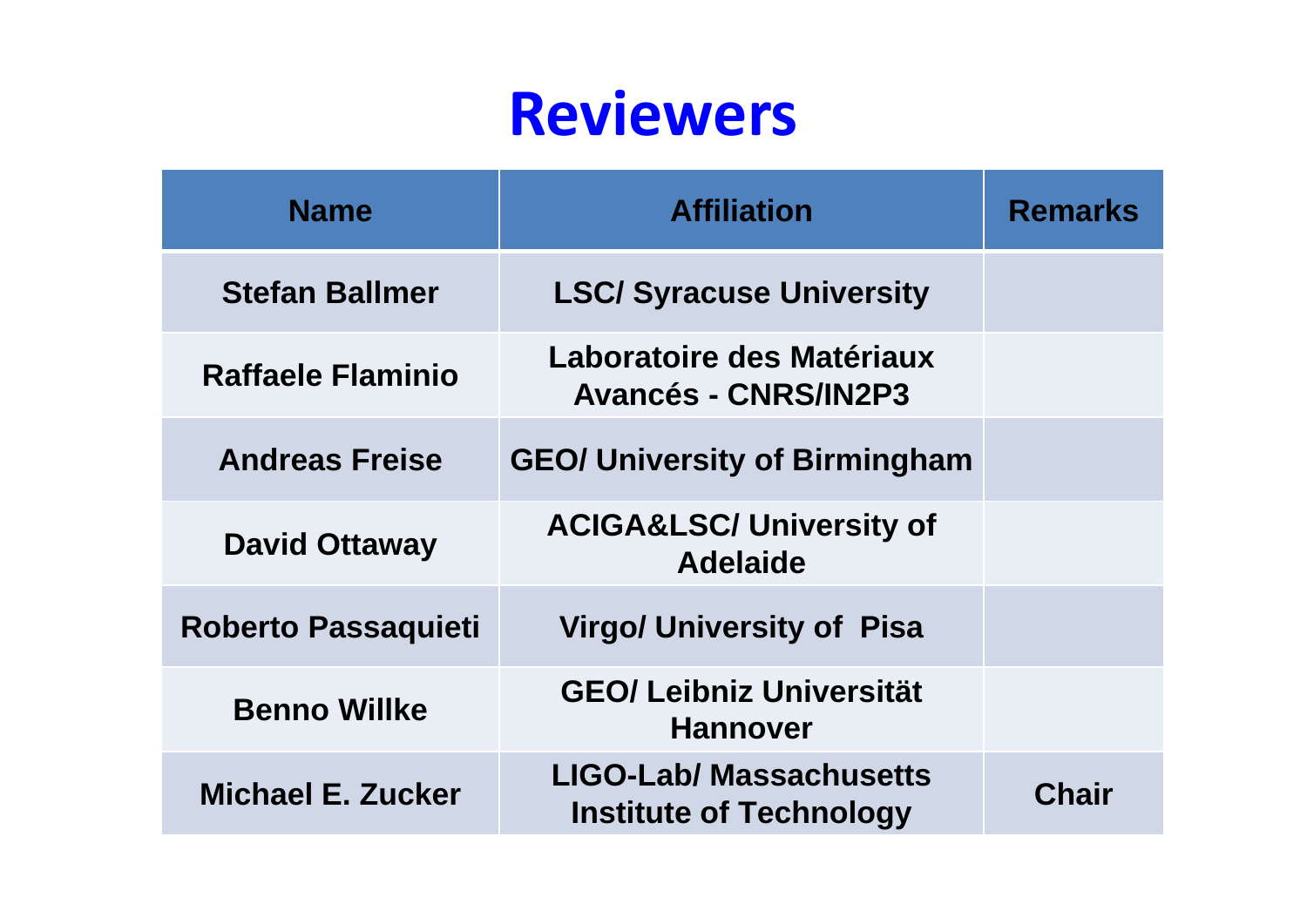



- • **Report by external reviewers: receivedon May 4, 2012**
- To: Prof. T. Kajita, Prof. I. Nakatani
- $Cc$ : Prof. K. Kuroda, Prof. S. Kawamura, Prof. M. Ando, Prof. N. Mio, Prof. M. Ohashi
- From: S. Ballmer, R. Flaminio, A. Freise, D. Ottaway, R. Passaquieti, B. Willke, and M. Zucker (chair)
- Re: Committee report on the External Review of the KAGRA Project held from 4/17/2012 to 4/20/2012 at I.C.R.R. in Kashiwa, Chiba Prefecture, Japan

### 1 Introduction

### 1.1 Executive Summary

We are greatly impressed by the outstanding progress made by the KAGRA project team over the last year, despite many formidable obstacles. Fabrication of nearly all beam tube segments and the first large cryostat vessel are complete; the tunnel design has been finalized, a construction contract is in place and excavation is imminent; a robust and thorough interferometer optical and control design is nearing completion; the major cryogenic components are being procured and tested; and international cooperative agreements have been secured to foster worldwide collaboration. These accomplishments and many others attest to an aggressive, highly successful project start.

The committee shares the KAGRA leadership's confidence that the tunnels and vacuum system will be available according to schedule. We commend the team for their outstanding dedication and hard work. With this foundation, every opportunity for KAGRA to join Advanced LIGO and Advanced Virgo in upcoming early observations is timely and priceless. The potential impacts of an operating Eastern detector on statistical confidence, sky coverage, source localization, and source parameter estimation may well prove pivotal to discovery of gravitational waves.

Given updated research results, we find significant technical risks remain associated with the advanced cryogenic sapphire bKAGRA design. We are also concerned by its projected sensitivity. The committee's principal recommendation is to consider enhancing the iKAGRA room-temperature design to better exploit available technology. in such a way that astrophysically relevant sensitivity is achievable within a time frame compatible with early Advanced LIGO and Advanced Virgo observations. While such a change may involve incrementally increased investment in iKAGRA, we believe it will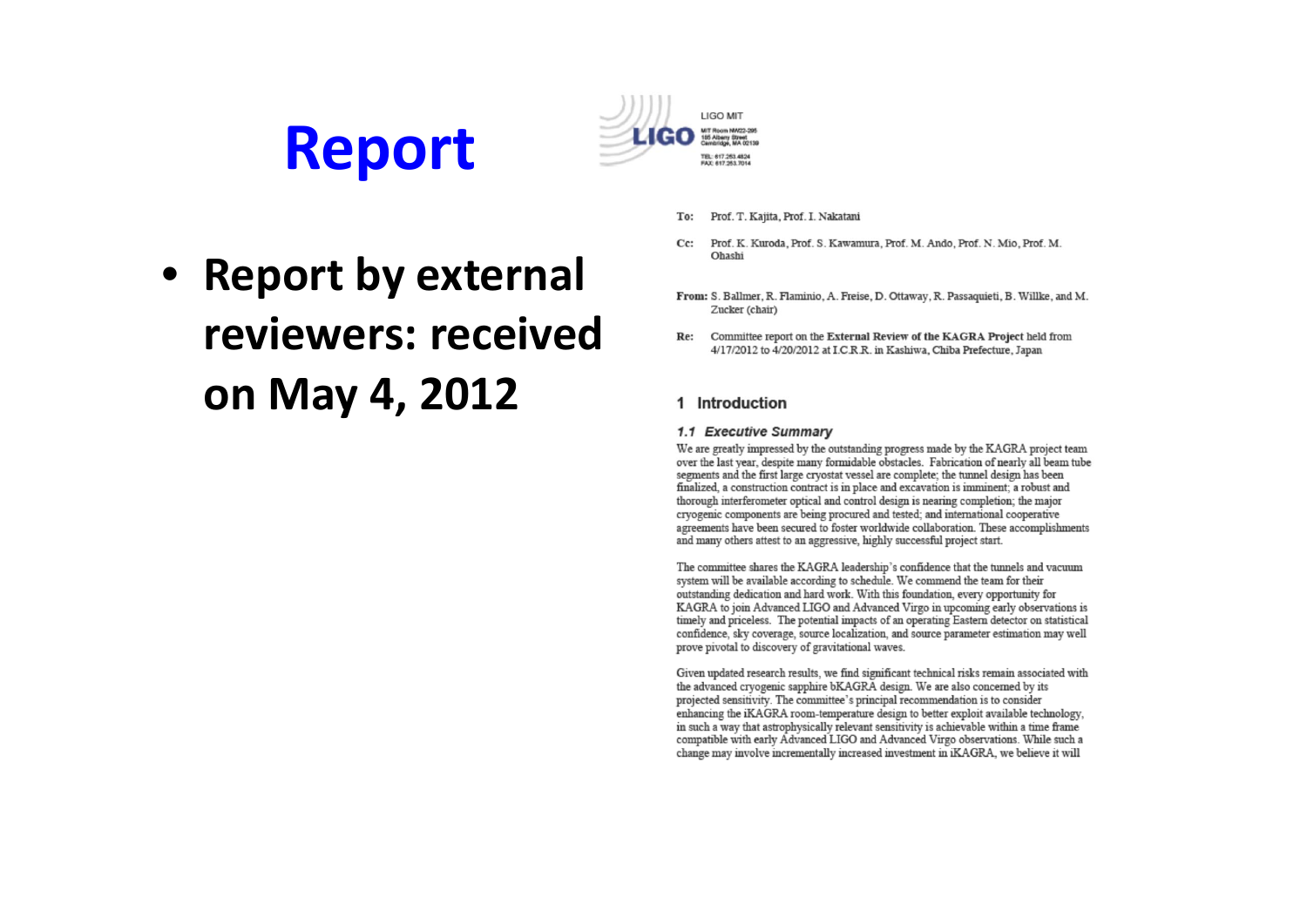# **Recommendations (1)**

**EO is responsible for the following items:**

- **Expand the scope of iKAGRA**
	- –**Type B SAS**
	- **Zero ‐detuned RSE**
	- **Fused silica mirror**
	- **40 W solid state amplifier**
- **Keep the efforts to increase human resources**
- **Implement the access to the X ‐end station**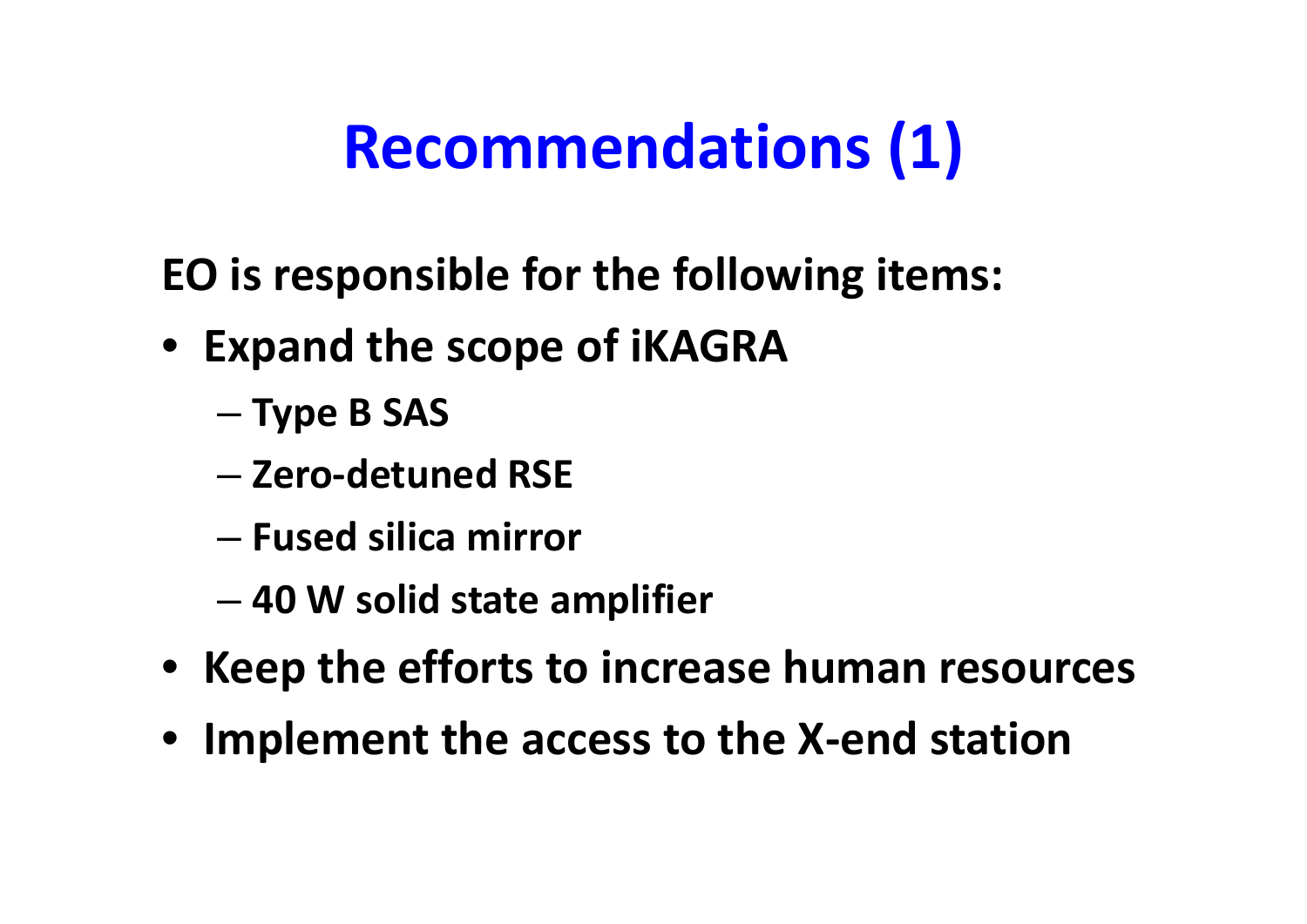## **Recommendations (2)**

**SEO is responsible for the following items:**

- **Establish the plan for installation and commissioning**
- **All other technical items**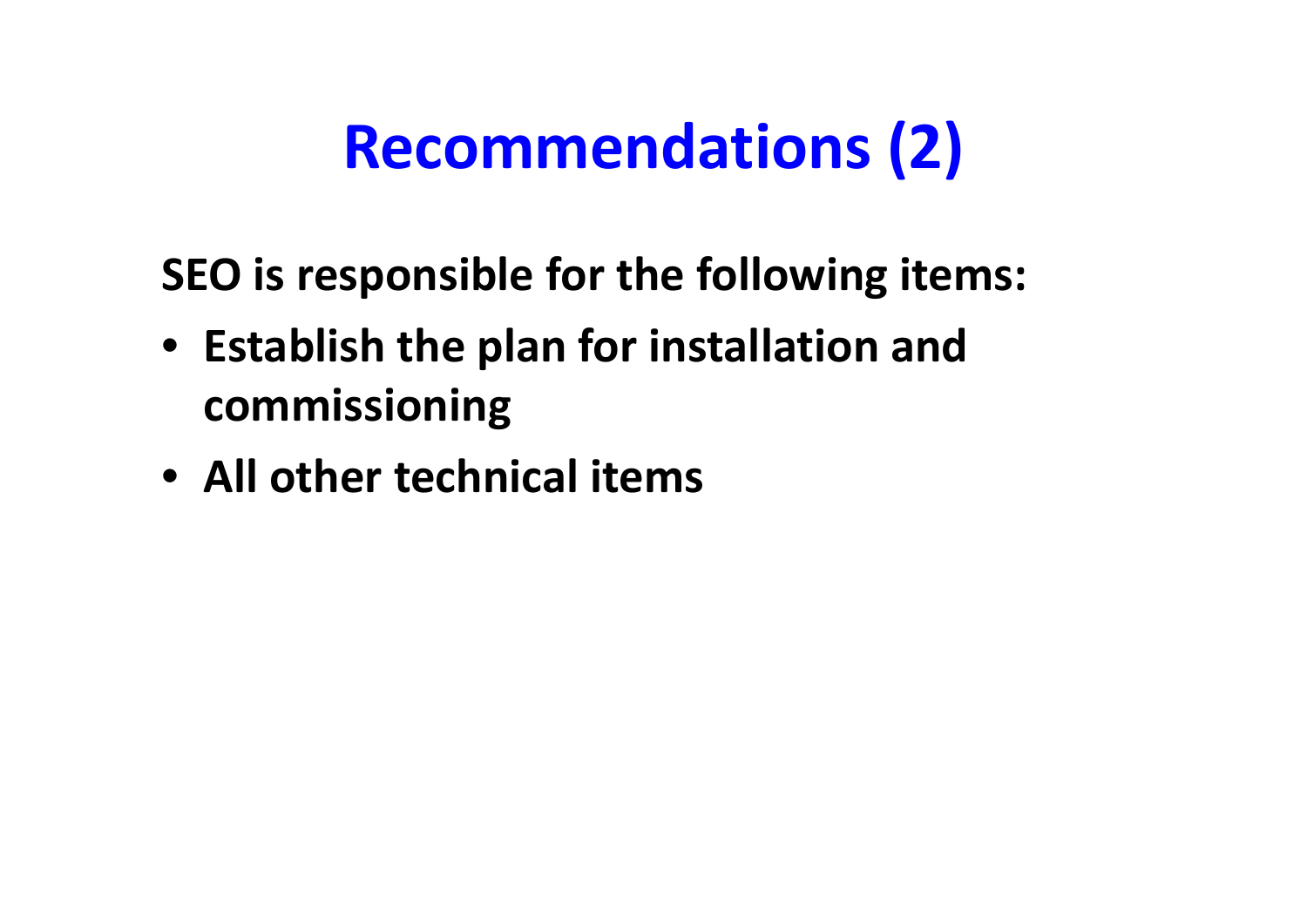## **Task allocation**

- **Each recommendation item allocated to (an) appropriate subsystem(s) with an appropriate SEO member in charge**
- **e.g.: "Degradation of isolation due to heat link" issue ‐> CRY & VIS (Miyoki)**

|     |                    | トの最終設計     | ディネート                              |     |
|-----|--------------------|------------|------------------------------------|-----|
|     |                    |            | ● 将来の変更に備える                        |     |
|     | <b>CRY</b>         | シールドダクト    |                                    | 三代木 |
|     |                    | の冷却と熱勾配    |                                    |     |
|     |                    | の要求値       |                                    |     |
|     | <b>CRY</b>         |            | 低温ペイロード ●サファイアファイバーの製作・鏡や          | 三代木 |
|     |                    | の設計と Type  | 中間マスへのクランプ                         |     |
|     |                    | A 防振システム   |                                    |     |
|     |                    | とのインターフ    |                                    |     |
|     |                    | エース        |                                    |     |
|     | <b>CRY/VIS</b>     | 鏡の冷却パスと    |                                    | 三代木 |
|     |                    | 熱リンクのスキ    |                                    |     |
|     |                    | ームとモデル     |                                    |     |
| SEO | <b>VIS</b>         | 防振システムの    | ●非対角成分、縦カップリング、内部                  | 川村  |
|     |                    | フルモデリング    | モード、安全構造、制御の安定性(ロ                  |     |
|     |                    |            | ーカル&干渉計)、0.5Hz 以下の共                |     |
|     |                    |            | 振、中間マスのダンプ                         |     |
|     | VIS                | Type A の2階 | ●防振システムの調整範囲が 10cm                 | 川村  |
|     |                    | 建て構造のパッ    | ● さまざまな拘束                          |     |
|     |                    | クアッププラン    |                                    |     |
|     | <b>VIS/CRY</b>     | ヒートリンクに    |                                    | 三代木 |
|     |                    | よる防振の悪化    |                                    |     |
|     |                    | の対処        |                                    |     |
|     | <b>VIS/CRY</b>     | 冷凍機の振動の    |                                    | 三代木 |
|     |                    | 評価         |                                    |     |
|     | LAS                | bKAGRA のレー | ●干渉計からの要求値に合うように                   | 宗宮  |
|     |                    | ーザー        |                                    |     |
|     | MIF                |            | アクチュエータ●エラー信号に基づいて                 | 宗宮  |
|     |                    | ーのレンジの要    | ●サスペンションとのインターフェ                   |     |
|     |                    | 求値の評価      | ース                                 |     |
|     | MIF                | 鏡の角度制御の    | ●サスペンションのモデル必要                     | 宗宮  |
|     |                    | ゲインの要求値    |                                    |     |
|     | <b>IOO</b>         | 入出射光学系ベ    |                                    | 宗宮  |
|     |                    | ンチの統合的設    |                                    |     |
|     |                    | 計          |                                    |     |
|     | $\mathsf{I}\Omega$ |            | 半学系に対する ● FOMe AOMe FIe and nra-MC | 盘赏  |